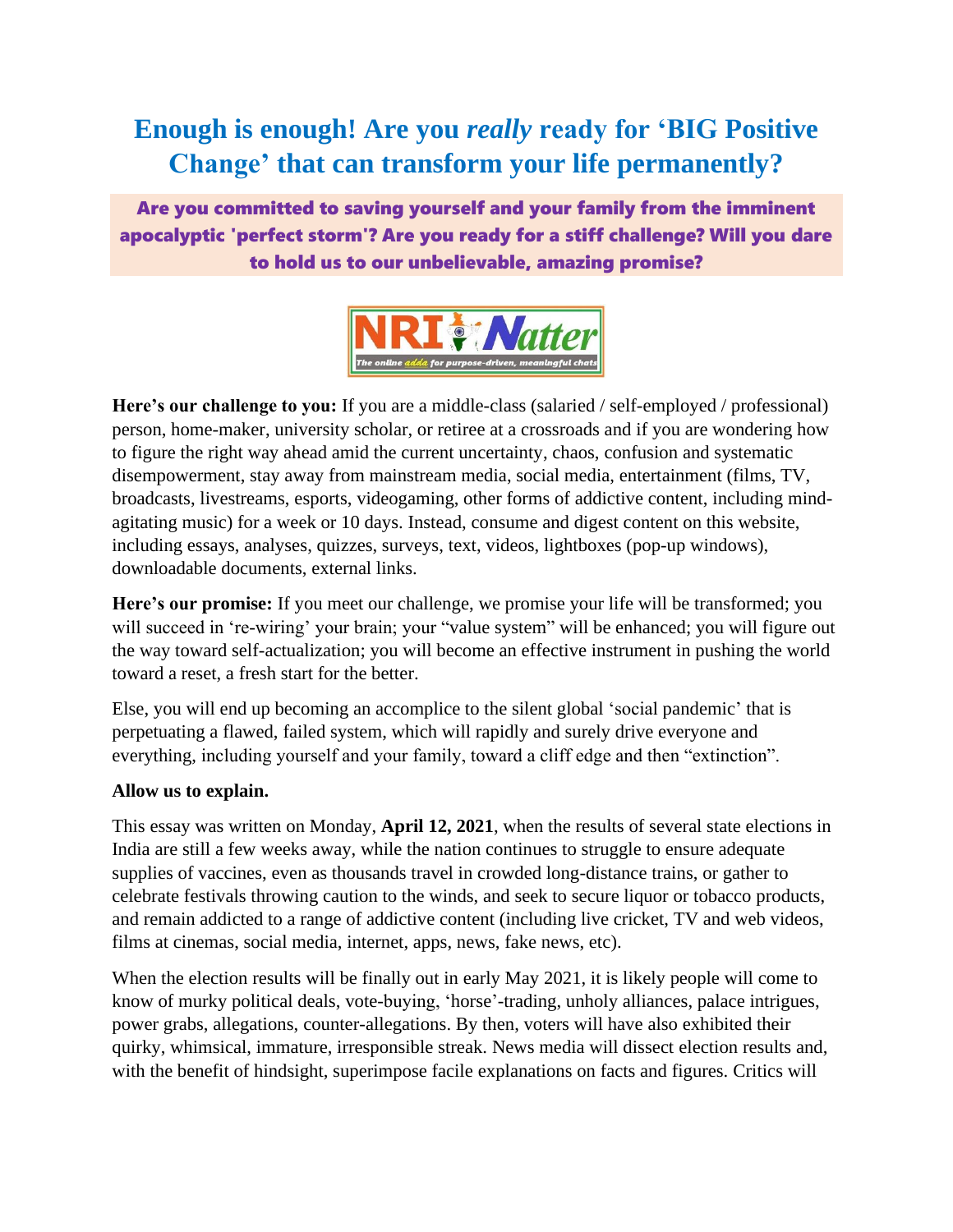cry hoarse. Losers will cry foul. Nothing will have changed. Everyone will blame everyone else. It'd likely be back to square one. Déjà vu. Name, blame, such a shame!

Are we condemned not to learn our lessons ever? Are we cursed to vote for status quo, inertia, stasis over and over again? Are we heading toward the point of no return and not realizing that our fate may have been sealed already? Or, is there a sliver of slim chance to still bring about BIG change for the better?

The majority in any population in any society / nation are the non-elites. Among the non-elites, the middle-class (middle-income) people constitute the majority. They can be a tremendous force if they act collectively through cooperation and collaboration.

Individually, however, they don't stand a chance but will continue to be victims of the minority elites' divide-and-rule policy.

That policy has been implemented over the decades / centuries by stoking among the middleclass people ego, greed, fear, mediocrity (absence of the spirit of excellence), arrogance, insecurity, anxiety, passivity, risk-aversion, defensive attitude, unhealthy competition (get-ahead, dog-eat-dog, frog-pull down-frog mentality), inferiority complex covered up with superiority complex; intolerance, obstinacy, intransigence and non-cooperation vis-à-vis peers; and other such traits / attributes (the spectrum of negative energies).

As you can see, these negative energies often contradict or offset each other against a background of larger forces like economic cycles and market dynamics, keeping the middle-class people on a treadmill of sorts, with no real progress made in relative terms but creating only an illusion of forward movement.

This has gone too far and for too long. The chain has to be broken. Urgently.

Else, the much-exploited Nature itself will crack the whip, resulting in mass extinction; or, the elites led by multibillionaire techno-feudals will become so powerful they would unleash unconscionable regimes worse than post-apocalyptic, dystopian, totalitarian, authoritarian, fascist rule; or, there will be violent anarchy. It is entirely possible that all the three possibilities could come to pass at the same time, unleashing an apocalyptic perfect storm!

Unfortunately, this is lost on most middle-class people, busy as they are with busy-busy, business-as-usual lives that are, in their essence, nothing but mindless, unthinking participation in the rat race operated by the elites.

Most of the middle-class people are generally good at heart, but have got trapped, brainwashed and zombified by the elite-operated "system", resulting in individuals becoming greedy, fearful, intolerant, intellectually lazy, mediocre, selfish, self-centred, self-absorbed, mechanical, and obstinate, intransigent and recalcitrant vis-à-vis peers.

This, in turn, has made most middle-class individuals short-term-oriented and irresponsible toward their own children's future, community, society, the environment and the planet.

Typically, a middle-class person assumes all he/she has to do is this: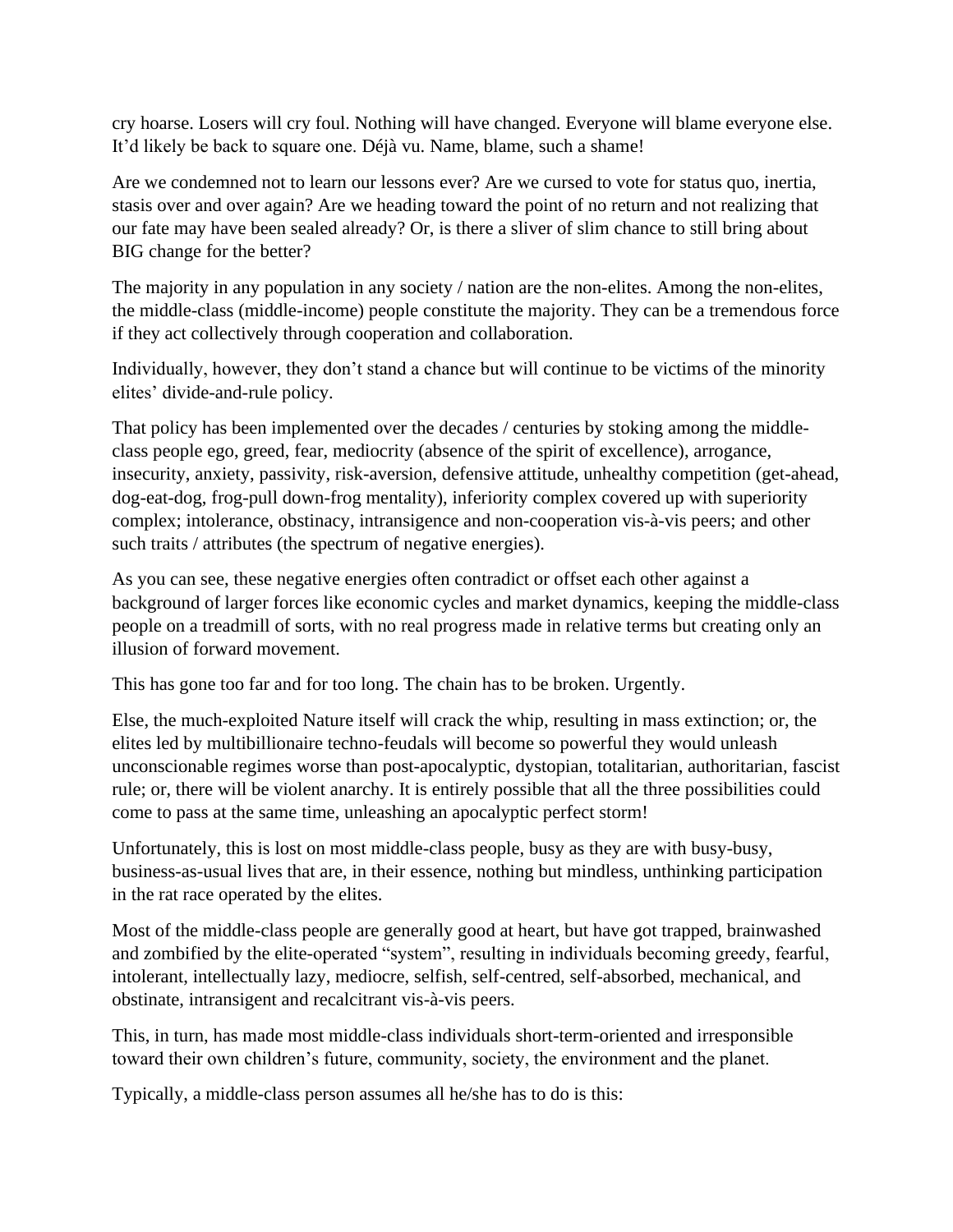- land a well-paying job (any job in government, public sector, private sector, nongovernmental sector, or as a self-employed professional / merchant / trader, etc) by hook or by crook;
- build a lucrative, upwardly mobile career that will prove a gateway to endless prestige and prosperity;
- pay taxes, abide by the law, and "don't get caught".

That's all it takes to reap the benefits of the hyper economic globalization. And don't think about the collateral damage wreaked by the same globalization process. Live in denial about the horrible trade-offs made, and the building pressures of socioeconomic fissures among the muchoppressed, extremely-disempowered lower classes of society – or so the ambitious, calculating, busy-busy middle-class person appears to believe.

From his/her own perspective, the middle-class person sees himself/herself as a valiant hero struggling against all odds to make both ends meet! ("Making both ends meet" = selfish, selfabsorbed lifestyle characterized by amassing of assets, and pursuit of pleasures, sensegratifications, comforts, cheap thrills, "status", position, indulgences, vices, sins, etc.)

This has led to outsourcing or delegating responsibilities of community, society and nation to the elites [*the BREdSET nexus: B=business, R=religion, Ed=education, S=science, E*=entertainment ( $\&$  media), and *T*=technology] and the Establishment (the political class, the government and related institutions and agencies).

Employment of the middle-class people at middle and lower levels in the hierarchies of both the BREdSET and Establishment frameworks has ensured the flawed, failed, doom-bound materialisic "system" will get perpetuated.

# **So, a typical middle-class person assumes that the responsibilities of the community, society, the environment and the planet, as well as of change for the better, have to be handled by:**

- i. Those to whom they have been entrusted the BREdSET elites and the creamy layer of the Establishment;
- ii. Or, reformers, activists, Mahatmas, Avatars, Messiahs, intellectuals, new leaders, etc, in case the BREdSET elites and the Establishment fail;
- iii. Other people ("public"), the "followers" of reformers and activists, or revolutionaries.

Somehow, the typical middle-class person assumes he/she is exempted from any direct responsibility for the community, society, the environment and the planet.

# **Why does the middle-class person make that assumption?**

Because she/he thinks he is entitled to a stable, secure, comfortable life at all times. After all, he/she is paying taxes, abiding by the law, making "great" (**!**) contributions by being part of the workforce, the mainstream society, etc, right?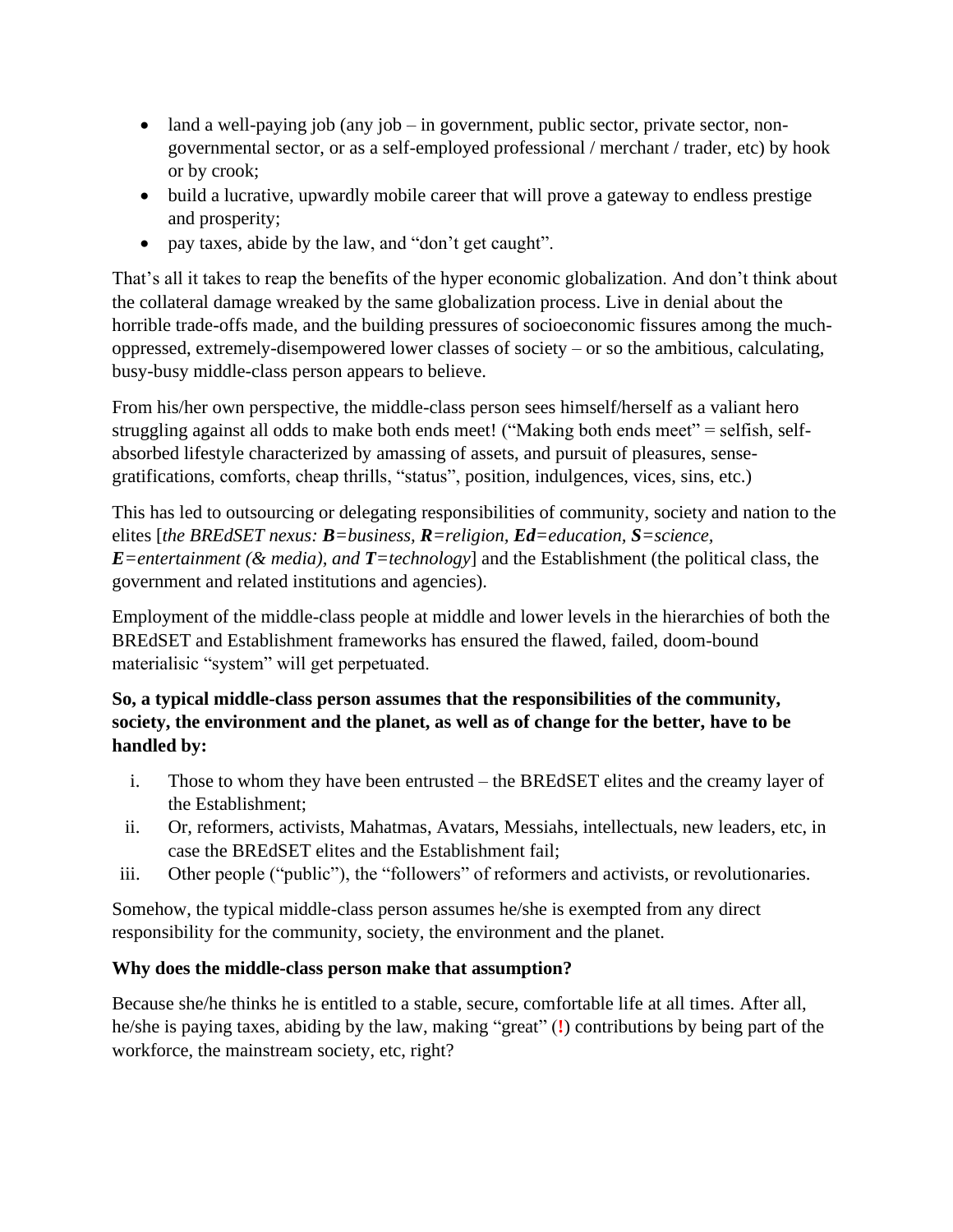There is an ill-conceived, misplaced sense of entitlement. This is combined with an exaggerated sense of self-importance, in terms of individual contributions made and socioeconomic value brought to society and the "system".

This deplorable attitude blends in nicely with all the mutually-contradicting negative traits described earlier (selfishness, self-centredness, ego, greed, intolerance, laziness, mediocrity, fear, insecurity, risk-aversion, obstinacy, intransigence, spinelessness, conformism, mindless compliance).

So, every middle-class family remains in its cucoon, running the materialism rat race on a tread mill, and expecting the BREdSET elites, the Establishment, the reformers/activists and their followers, or revolutionaries, or Nature/Time itself, to somehow make things better, safer, secure, comfortable for them at all times. But the middle-class person won't budge an inch from his stance.

While a typical middle-class family is utterly dependent on the ecosystem and the community, they somehow feel they are not part of the larger ecosystem, the larger community. So, they also feel they have "nothing to do" with the goings-on in the society, and cannot be held responsible for 'big-picture' or macro-level problems like climate change, global warming, environmental degradation, widening socioeconomic inequalities, haphazard development, poverty, poor healthcare, crumbling or under-developed infrastructure, institutions becoming corrupt, etc.

Unless life comes to a standstill, or is utterly disrupted, or is (or appears to be) on the verge of imminent descent into a hell-like situation, middle-class people simply adopt a "get on with it" or "business as usual" mode.

They will also meekly and timidly accept Big Negative Change if such massive disruptions are imposed from the top, or are force majeure events, or tectonic shifts in socioeconomic factors, and hurt everyone else as well. Utter ruin or even death appears acceptable, if it comes this way, enveloping everyone and everything.

But until then, the majority middle-class people would happily live like parasites, feeding off the larger ecosystem, and never seeing the merit in coming together and chipping in their two cents for a collective effort that could prevent society heading in the wrong direction, or persuade the larger community to effect a course-correction, if such a collective effort requires them to cast aside ego, mediocrity, indifference, selfishness, laziness, ignorance, risk-aversion, etc.

It is not difficult to recognize a person exhibiting the typical middle-class mindset.

## **Such people can be broadly classified into three categories:**

- i. Middle-class people with "merit", who have worked hard and climbed some rungs on the socioeconomic ladder the right way, without becoming corrupt, without selling their soul.
- ii. Middle-class people who have a bit of "merit" but who have combined "hard work" with "smart work" (meaning, sucking up to their bosses, making shrewd or opportunistic moves in life), perhaps becoming partly corrupt, and selling part of their soul, in the name of being practical and pragmatic.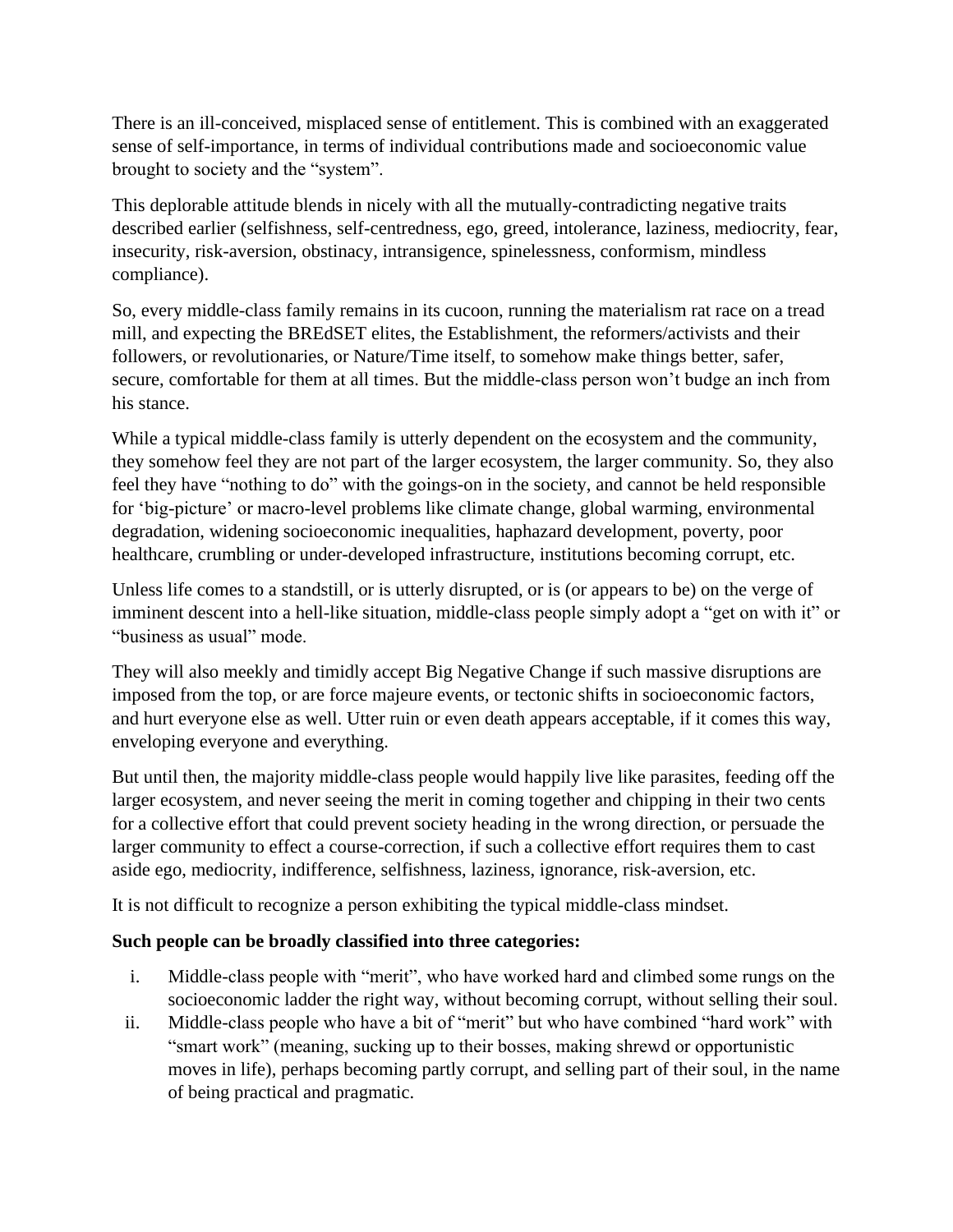iii. Middle-class people who have no or little merit but are impostors, parasites, charlatans, or beneficiaries of state policies, largesse, welfare or even of other people's kindness. This type of people are the worst of the lot – ingrates who have acquired and accumulated what they don't truly deserve, often at the expense of more meritorious individuals. They turn into greedy and cunning scumbags who would like to consolidate their position further, not by dint of work, effort, contributions, self-improvement, but by use of dark arts, foul means, posturing, bluff, mind-games, betrayal, treachery, guilt-tripping, or "principles" of convenience ('survival of the fittest'; 'winner takes all'; 'life is not fair'; 'c'est la vie'; 'there is no justice in this world'; 'our ancestors were victims in the past, so we are entitled to be perpetrators now'). They don't realize the net adverse effect this attitude will have on the larger community over the long term, if it is adopted by a very large number of people over a sustained long period of time. They don't realize they and their children will pay a very heavy price for their stupidity in their own lifetime.

#### **All these three types of middle-class people share a lot of things in common:**

- i. They all suffer from dog-eat-dog, frog-pull down-frog mentality (unhealthy competition)
- ii. They are all mediocre, defensive, greedy, insecure, risk-averse, cowardly, non-committal, selfish, self-centred, intellectually lazy, ignorant of and indifferent to the macro factors
- iii. They are short-term-oriented and irresponsible toward their own children's future, community, the environment and the planet
- iv. They don't realize the BREdSET elites and the Establishment are *not* in full control of the crumbling, collapsing old system but are keen to exploit the situation so as to replace the old system with a dystopian and authoritarian system
- v. They are ignorant that the much-exploited Nature has Its own cruel way of leveling the playing field
- vi. They are not aware that this time round, there won't be any Mahatmas, Messiahs, reformers, activists and their followers, intellectuals, new leaders to bail out the community / society yet again. That era has long gone.
- vii. They are yet to acknowledge and accept that until and unless they (the middle-class people themselves) see through the BREdSET elites' and the Establishment's evil designs and rise above them all to coalesce into a united force capable of co-leadership, coordination, cooperation and collaboration, they will all fall prey to dystopian, totalitarian regimes, or to Nature's fury, or to violent anarchy, or to all the three possibilities at the same time.

Typically, a middle-class person finds himself/herself in the following roles from time to time:

**| Citizen | Voter | Taxpayer | Employee | Consumer | User of technology / service / app | Audience member (viewer / listener / reader / content-consumer) | Home-maker | Family breadwinner |**

The middle-class person needs to ask himself/herself:

• In which role am I, as an individual, *really* respected, valued, empowered and treated well?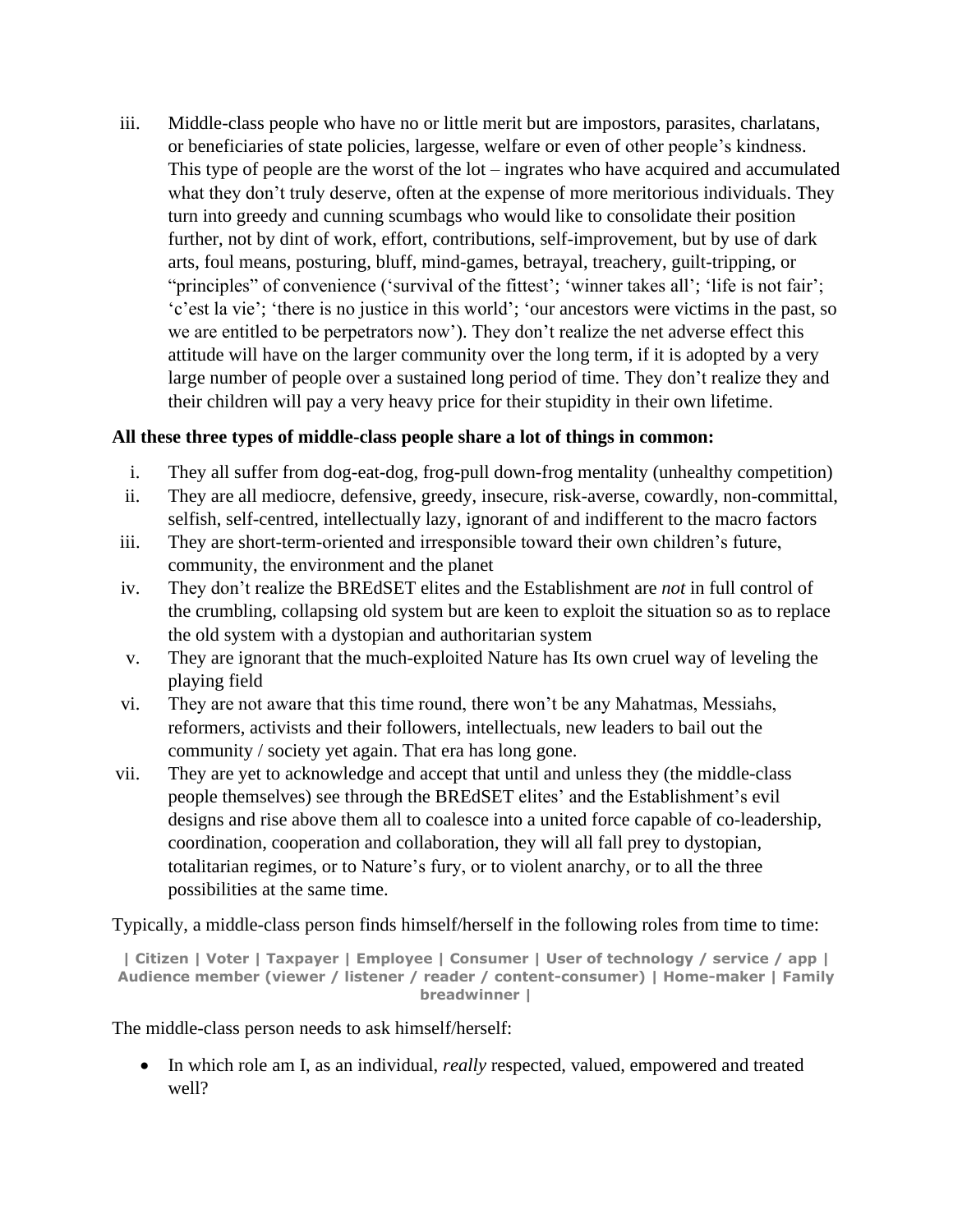- In which role are my most basic rights, dignity and intelligence *not* insulted, violated or made a mockery of on a day-to-day basis?
- In which role am I *not* exploited, disempowered, tricked, conned or made totally insignificant and inconsequential due to either my ignorance or my helplessness / powerlessness as an individual?

The answers, the truths, are not difficult to find. If you are a middle-class person in the  $21<sup>st</sup>$ century, the truths will instantly 'hit' you the moment you ask those questions of yourself.

It is time to realize that inaction, indifference, apathy, conformism, compliance, self-absorbed, selfish, zombie lifestyle, ego, greed … they have long ceased to be the "magic formula" for continuity, status quo, and a safe, secure, comfortable life.

Instead, middle-class people must consider alternative possibilities, and proactively explore even a sliver of chance or slim opportunity to save their lives and their children's future.

When an old method is no longer producing the desired results, and instead empowers the enemy while weakening yourself, and also runs the risk of further deteriorating the situation, potentially pushing everyone and everything toward a cliff edge, it is time for an urgent, objective evaluation of your current preferences, the results they produce, and the way ahead.

## **Allow us to reiterate some key points one final time before we go:**

- i. The BREdSET elites and the Establishment are not going to improve the existing system. The old system is crumbling and collapsing. Its operators are no longer in control.
- ii. They are instead busy creating an alternative system (authoritarian, totalitarian dystopia of techno-feudals) that will be worse for ordinary citizens. If you as a middle-class person continue to overuse the outdated, failed "magic formula", you will suffer immeasurably from now on. Beware!
- iii. This time around, no Mahatmas, Messiahs, Avatars, reformers, activists, intellectuals, or new leaders are going to appear suddenly, magically, just to make life better again for you – that is because, your hypocrisy, duplicity, and opportunism have manifested in a wide range of negative energies over the years / decades: selfishness, self-centred living, self-absorbed lifestyle, greed, ego, laziness, fear, risk-aversion, insecurity, ignorance, crass consumerism, indifference, apathy, rat race, disconnect with community / society / environment / macro-issues, all of which have played a big role in bringing the world to a precipice.
- iv. The trade-offs and collateral damage wreaked by the hyper economic globalization of the past few decades have caused deep socioeconomic fissures in society, leading to build-up of societal pressures that are boiling and ready to explode. The middle-class people will bear the brunt of any possible violent anarchy or revolution by the lower classes, who are often the worst affected among the victims of failed, flawed systems and institutions.
- v. That apart, globalization has proved to be utterly destructive of Nature, which has Its own cruel ways of retribution that will likely result in leveling of the playing field indiscriminately, suddenly and lethally.